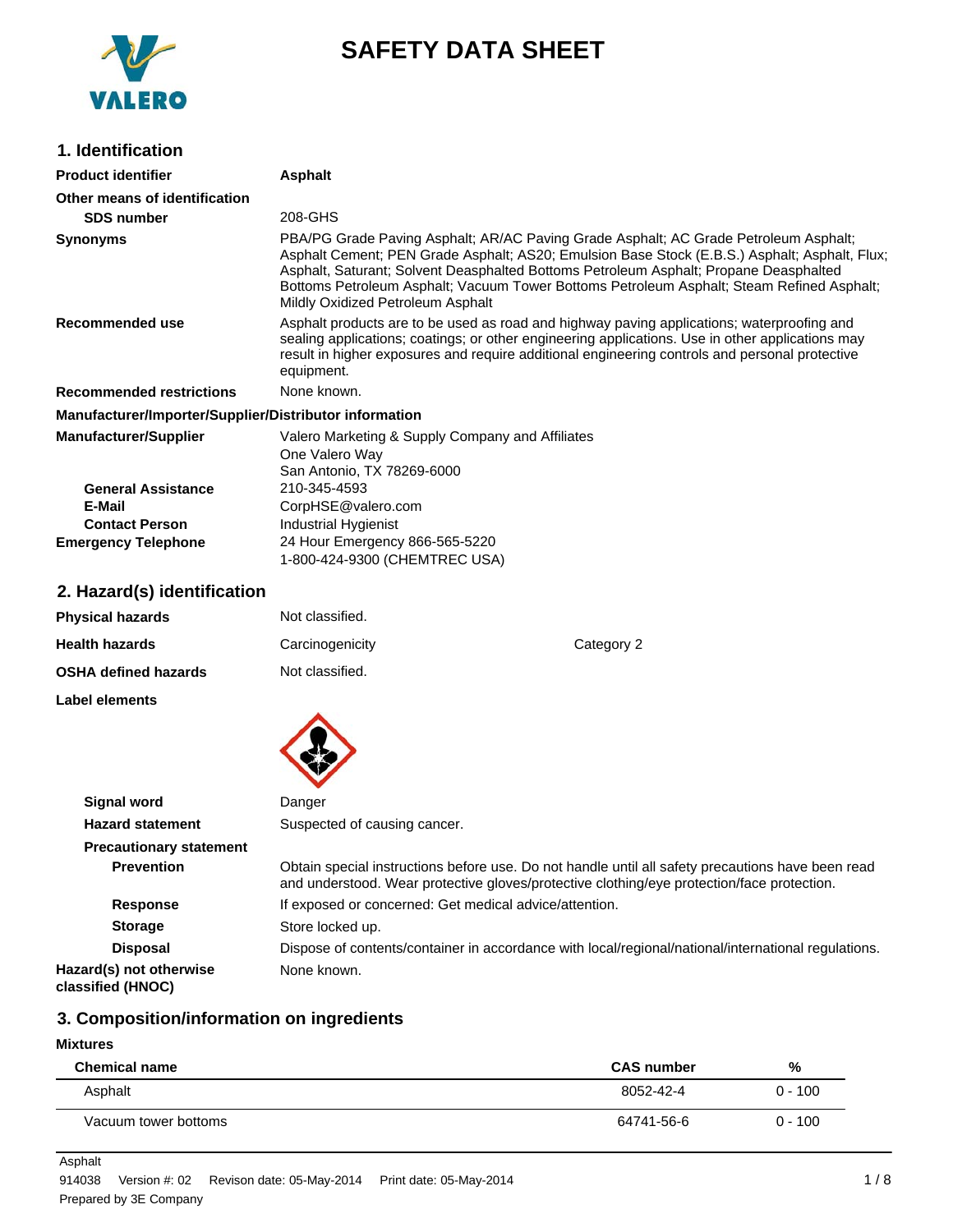| Distillates, petroleum residues,<br>vaccum                                   |                                                                                                                                                                                                                                                                                                                                                                                                                                                                                                                 | 68955-27-1  | $0 - 15$ |
|------------------------------------------------------------------------------|-----------------------------------------------------------------------------------------------------------------------------------------------------------------------------------------------------------------------------------------------------------------------------------------------------------------------------------------------------------------------------------------------------------------------------------------------------------------------------------------------------------------|-------------|----------|
| Hydrogen sulfide                                                             |                                                                                                                                                                                                                                                                                                                                                                                                                                                                                                                 | 7783-06-4   | < 0.1    |
| Polycyclic Aromatic<br>Hydrocarbons                                          |                                                                                                                                                                                                                                                                                                                                                                                                                                                                                                                 | 130498-29-2 | < 0.1    |
| <b>Composition comments</b>                                                  | Dangerous amounts of hydrogen sulfide, a highly toxic gas, may be present, especially in the<br>headspace of containers.                                                                                                                                                                                                                                                                                                                                                                                        |             |          |
| 4. First-aid measures                                                        |                                                                                                                                                                                                                                                                                                                                                                                                                                                                                                                 |             |          |
| <b>Inhalation</b>                                                            | Move to fresh air. If breathing is difficult, give oxygen. If not breathing, give artificial respiration. Get<br>medical attention.                                                                                                                                                                                                                                                                                                                                                                             |             |          |
| <b>Skin contact</b>                                                          | In case of contact with hot or molten product, cool rapidly with water and seek immediate medical<br>attention. Do not attempt to remove molten product from skin because skin will tear easily.<br>Remove contaminated clothing and shoes. Get medical attention if irritation develops or persists.<br>Wash clothing separately before reuse. Destroy or thoroughly clean contaminated shoes. If high<br>pressure injection under the skin occurs, always seek medical attention.                             |             |          |
| Eye contact                                                                  | Immediately flush eyes with plenty of water for at least 15 minutes. Remove contact lenses, if<br>present and easy to do. Continue rinsing. Get medical attention.                                                                                                                                                                                                                                                                                                                                              |             |          |
| Ingestion                                                                    | Rinse mouth thoroughly. Do not induce vomiting without advice from poison control center. Do not<br>give mouth-to-mouth resuscitation. If vomiting occurs, keep head low so that stomach content<br>does not get into the lungs. Never give anything by mouth to a victim who is unconscious or is<br>having convulsions. Get medical attention immediately.                                                                                                                                                    |             |          |
| <b>Most important</b><br>symptoms/effects, acute and<br>delayed              | Irritation of nose and throat. Irritation of eyes and mucous membranes. Skin irritation.<br>Unconsciousness. Corneal damage. Narcosis. Decrease in motor functions. Behavioral changes.<br>Edema. Conjunctivitis. Proteinuria. Defatting of the skin. Rash.                                                                                                                                                                                                                                                     |             |          |
| Indication of immediate<br>medical attention and special<br>treatment needed | In case of shortness of breath, give oxygen. Keep victim warm. Keep victim under observation.<br>Symptoms may be delayed.                                                                                                                                                                                                                                                                                                                                                                                       |             |          |
| <b>General information</b>                                                   | If exposed or concerned: get medical attention/advice. Ensure that medical personnel are aware of<br>the material(s) involved, and take precautions to protect themselves. Show this safety data sheet<br>to the doctor in attendance. Wash contaminated clothing before re-use.                                                                                                                                                                                                                                |             |          |
| 5. Fire-fighting measures                                                    |                                                                                                                                                                                                                                                                                                                                                                                                                                                                                                                 |             |          |
| Suitable extinguishing media                                                 | Water spray. Water fog. Dry chemical powder. Carbon dioxide (CO2).                                                                                                                                                                                                                                                                                                                                                                                                                                              |             |          |
| <b>Unsuitable extinguishing</b><br>media                                     | Do not use water jet.                                                                                                                                                                                                                                                                                                                                                                                                                                                                                           |             |          |
| Specific hazards arising from<br>the chemical                                | Thermal decomposition or combustion may liberate toxic gases or fumes                                                                                                                                                                                                                                                                                                                                                                                                                                           |             |          |
| Special protective equipment<br>and precautions for firefighters             | Wear full protective clothing, including helmet, self-contained positive pressure or pressure<br>demand breathing apparatus, protective clothing and face mask.                                                                                                                                                                                                                                                                                                                                                 |             |          |
| <b>Fire-fighting</b><br>equipment/instructions                               | Wear full protective clothing, including helmet, self-contained positive pressure or pressure<br>demand breathing apparatus, protective clothing and face mask. Withdraw immediately in case of<br>rising sound from venting safety devices or any discoloration of tanks due to fire. Fight fire from<br>maximum distance or use unmanned hose holders or monitor nozzles. Move containers from fire<br>area if you can do it without risk. In the event of fire, cool tanks with water spray. Cool containers |             |          |

## **6. Accidental release measures**

**Personal precautions, protective equipment and emergency procedures** Keep unnecessary personnel away. Local authorities should be advised if significant spills cannot be contained. Keep upwind. Keep out of low areas. Ventilate closed spaces before entering. Do not touch damaged containers or spilled material unless wearing appropriate protective clothing. See Section 8 of the SDS for Personal Protective Equipment.

exposed to flames with water until well after the fire is out. For massive fire, use unmanned hose holders or monitor nozzles; if this is impossible, withdraw from area and let fire burn. Water runoff can cause environmental damage. Use compatible foam to minimize vapor generation as needed.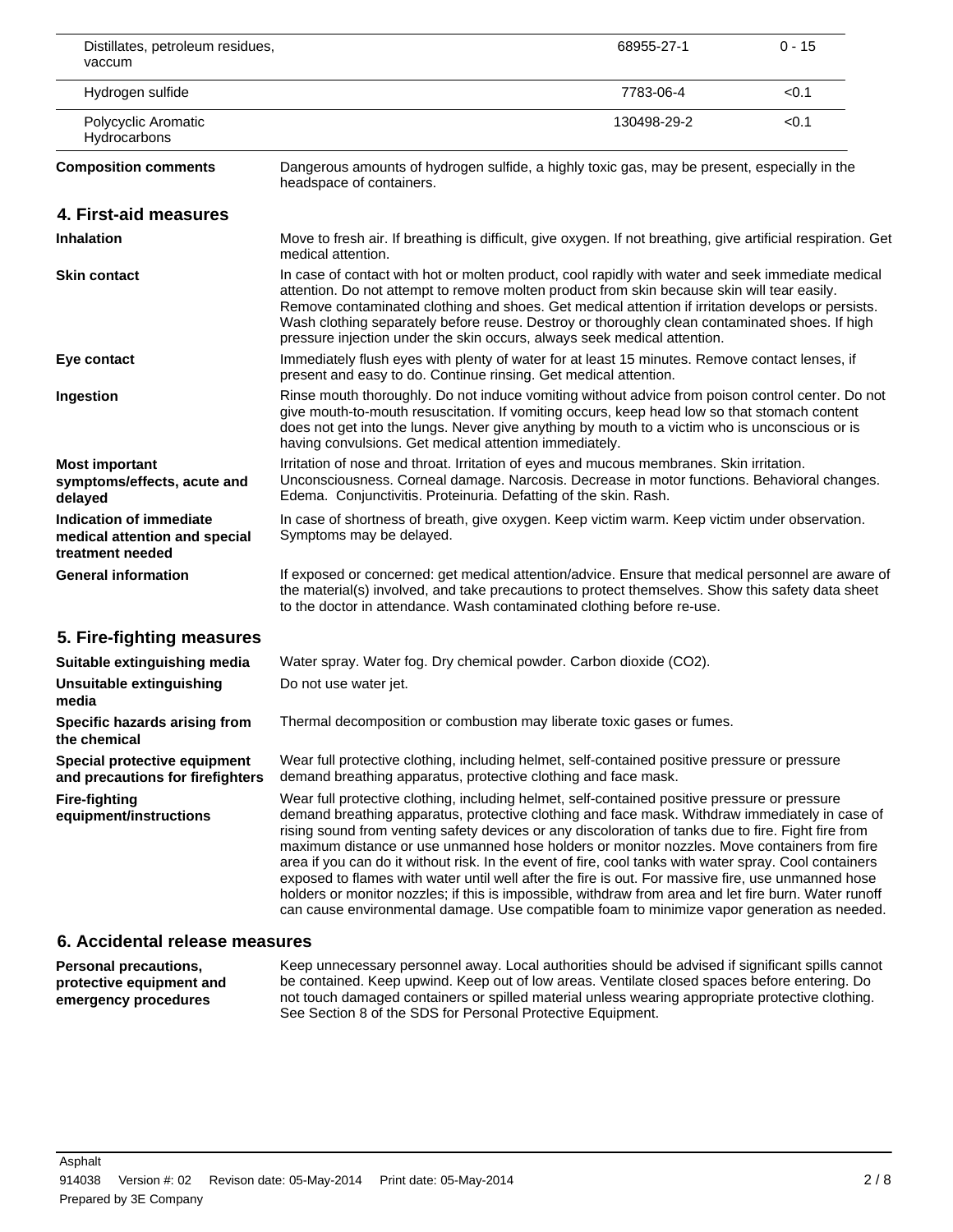| <b>Methods and materials for</b><br>containment and cleaning up | ELIMINATE all ignition sources (no smoking, flares, sparks or flames in immediate area).<br>Extinguish all flames in the vicinity. Keep combustibles (wood, paper, oil, etc.) away from spilled<br>material.                                                                                                                                                                                                                                                                                                                                                                                                                                                                                                                                                                                                                                                                                                                                                                                                                                                                                                                                                                                                                                                                                                                                                                                                                               |
|-----------------------------------------------------------------|--------------------------------------------------------------------------------------------------------------------------------------------------------------------------------------------------------------------------------------------------------------------------------------------------------------------------------------------------------------------------------------------------------------------------------------------------------------------------------------------------------------------------------------------------------------------------------------------------------------------------------------------------------------------------------------------------------------------------------------------------------------------------------------------------------------------------------------------------------------------------------------------------------------------------------------------------------------------------------------------------------------------------------------------------------------------------------------------------------------------------------------------------------------------------------------------------------------------------------------------------------------------------------------------------------------------------------------------------------------------------------------------------------------------------------------------|
|                                                                 | Large Spills: Stop the flow of material, if this is without risk. Dike the spilled material, where this is<br>possible.                                                                                                                                                                                                                                                                                                                                                                                                                                                                                                                                                                                                                                                                                                                                                                                                                                                                                                                                                                                                                                                                                                                                                                                                                                                                                                                    |
|                                                                 | Small Spills: Use a non-combustible material like vermiculite, sand or earth to soak up the product<br>and place into a container for later disposal. Cover with plastic sheet to prevent spreading. Collect<br>spillage. Following product recovery, flush area with water. Prevent product from entering drains.<br>Do not allow material to contaminate ground water system. Clean surface thoroughly to remove<br>residual contamination. Wipe up with absorbent material (e.g. cloth, fleece).                                                                                                                                                                                                                                                                                                                                                                                                                                                                                                                                                                                                                                                                                                                                                                                                                                                                                                                                        |
| <b>Environmental precautions</b>                                | If facility or operation has an "oil or hazardous substance contingency plan", activate its<br>procedures. Stay upwind and away from spill. Wear appropriate protective equipment including<br>respiratory protection as conditions warrant. Do not enter or stay in area unless monitoring<br>indicates that it is safe to do so. Isolate hazard area and restrict entry to emergency crew. Review<br>Firefighting Measures, Section 5, before proceeding with clean up. Keep all sources of ignition<br>(flames, smoking, flares, etc.) and hot surfaces away from release. Contain spill in smallest<br>possible area. Recover as much product as possible (e.g. by vacuuming). Stop leak if it can be<br>done without risk. Use water spray to disperse vapors. Use compatible foam to minimize vapor<br>generation as needed. Spilled material may be absorbed by an appropriate absorbent, and then<br>handled in accordance with environmental regulations. Prevent spilled material from entering<br>sewers, storm drains, other unauthorized treatment or drainage systems and natural waterways.<br>Contact fire authorities and appropriate federal, state and local agencies. If spill of any amount is<br>made into or upon navigable waters, the contiguous zone, or adjoining shorelines, contact the<br>National Response Center at 1-800-424-8802. For highway or railways spills, contact Chemtrec at<br>1-800-424-9300. |
| 7. Handling and storage                                         |                                                                                                                                                                                                                                                                                                                                                                                                                                                                                                                                                                                                                                                                                                                                                                                                                                                                                                                                                                                                                                                                                                                                                                                                                                                                                                                                                                                                                                            |
| <b>Precautions for safe handling</b>                            | Wear personal protective equipment. Avoid breathing mist or vapor from heated material. Avoid<br>contact with eyes, skin, and clothing. Avoid prolonged exposure. Use only with adequate<br>ventilation. Wash thoroughly after handling. Do not handle, store or open near an open flame or<br>sources of ignition. Protect material from direct sunlight. Take precautionary measures against<br>static discharges. All equipment used when handling the product must be grounded. Use only<br>non-sparking tools. When using, do not eat, drink or smoke. Avoid release to the environment.                                                                                                                                                                                                                                                                                                                                                                                                                                                                                                                                                                                                                                                                                                                                                                                                                                              |
| Conditions for safe storage,<br>including any incompatibilities | Material is normally stored in closed tanks at 250 to 375F. Do not handle, store or open near an<br>open flame or sources of ignition. Protect material from direct sunlight. This material can<br>accumulate static charge which may cause spark and become an ignition source. The pressure in<br>sealed containers can increase under the influence of heat. Keep container tightly closed in a cool,<br>well-ventilated place. Keep away from food, drink and animal feedingstuffs. Keep out of the reach<br>of children.                                                                                                                                                                                                                                                                                                                                                                                                                                                                                                                                                                                                                                                                                                                                                                                                                                                                                                              |

## **8. Exposure controls/personal protection**

## **Occupational exposure limits**

## **US. OSHA Table Z-2 (29 CFR 1910.1000)**

| <b>Components</b>                           | <b>Type</b> | Value                |                     |
|---------------------------------------------|-------------|----------------------|---------------------|
| Hydrogen sulfide (CAS<br>7783-06-4)         | Ceiling     | 20 ppm               |                     |
| <b>US. ACGIH Threshold Limit Values</b>     |             |                      |                     |
| <b>Components</b>                           | <b>Type</b> | Value                | <b>Form</b>         |
| Asphalt (CAS 8052-42-4)                     | TWA         | $0.5 \text{ mg/m}$ 3 | Inhalable fraction. |
| Hydrogen sulfide (CAS<br>7783-06-4)         | <b>STEL</b> | 5 ppm                |                     |
|                                             | TWA         | 1 ppm                |                     |
| Vacuum tower bottoms<br>(CAS 64741-56-6)    | TWA         | $0.5 \text{ mg/m}$ 3 | Inhalable fraction. |
| US. NIOSH: Pocket Guide to Chemical Hazards |             |                      |                     |
| <b>Components</b>                           | <b>Type</b> | Value                | <b>Form</b>         |
| Asphalt (CAS 8052-42-4)                     | Ceiling     | $5 \text{ mg/m}$ 3   | Fume.               |
| Hydrogen sulfide (CAS<br>7783-06-4)         | Ceiling     | 15 mg/m $3$          |                     |
|                                             |             | 10 ppm               |                     |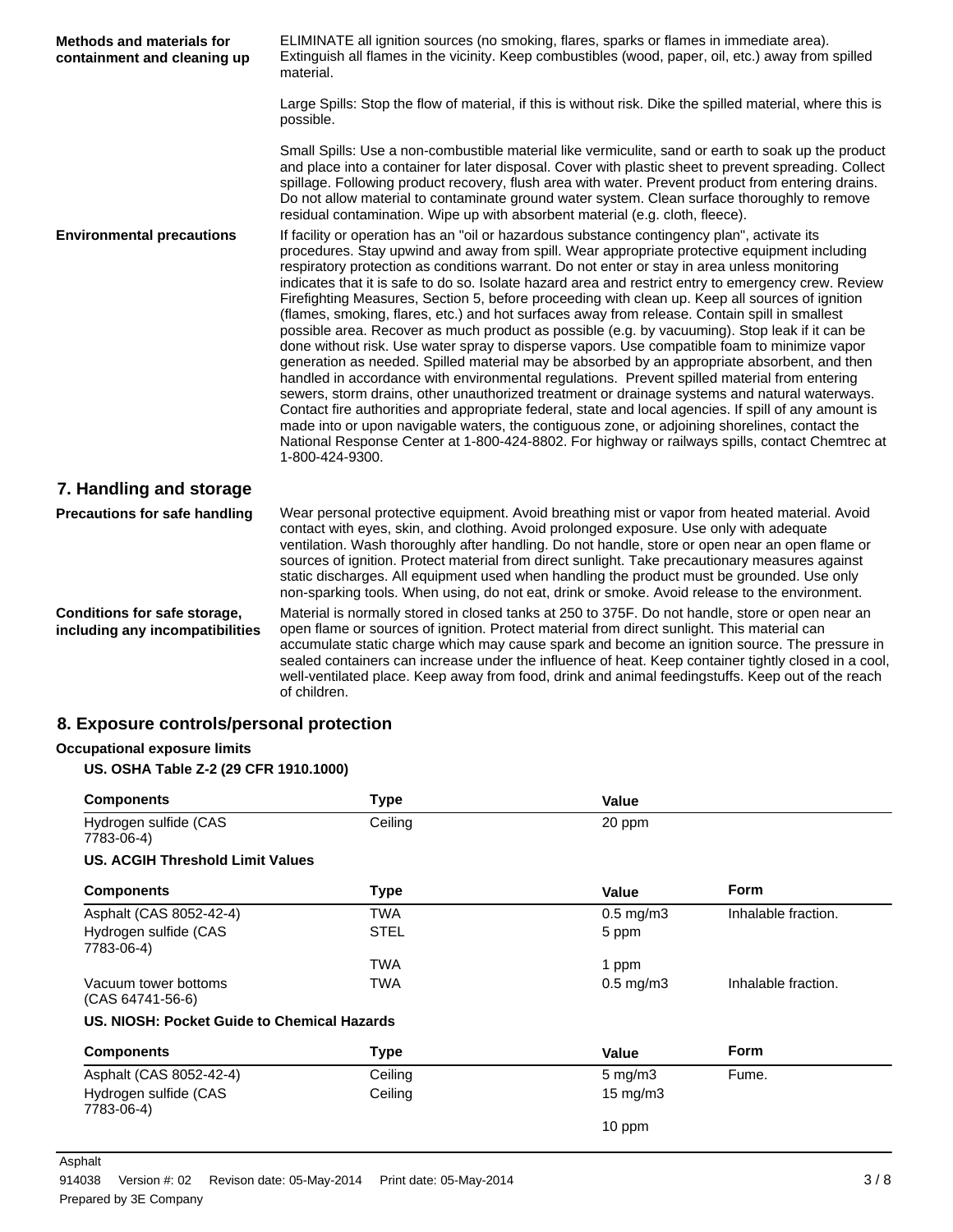## **US. NIOSH: Pocket Guide to Chemical Hazards**

| <b>Components</b>                        | Type                                                                                                                                                                                                                                                                                                                                   | Value              | <b>Form</b> |
|------------------------------------------|----------------------------------------------------------------------------------------------------------------------------------------------------------------------------------------------------------------------------------------------------------------------------------------------------------------------------------------|--------------------|-------------|
| Vacuum tower bottoms<br>(CAS 64741-56-6) | Ceiling                                                                                                                                                                                                                                                                                                                                | $5 \text{ mg/m}$ 3 | Fume.       |
| <b>Biological limit values</b>           | No biological exposure limits noted for the ingredient(s).                                                                                                                                                                                                                                                                             |                    |             |
| Appropriate engineering<br>controls      | Provide adequate general and local exhaust ventilation. Use process enclosures, local exhaust<br>ventilation, or other engineering controls to control airborne levels below recommended exposure<br>limits.                                                                                                                           |                    |             |
|                                          | Individual protection measures, such as personal protective equipment                                                                                                                                                                                                                                                                  |                    |             |
| Eye/face protection                      | Wear safety glasses. If splash potential exists, wear full face shield or chemical goggles.                                                                                                                                                                                                                                            |                    |             |
| <b>Skin protection</b>                   |                                                                                                                                                                                                                                                                                                                                        |                    |             |
| <b>Hand protection</b>                   | Avoid exposure - obtain special instructions before use. Wear protective gloves. Protective gloves.                                                                                                                                                                                                                                    |                    |             |
| Other                                    | Wear chemical-resistant, impervious gloves. Flame retardant protective clothing is recommended.                                                                                                                                                                                                                                        |                    |             |
| <b>Respiratory protection</b>            | Wear a NIOSH-approved (or equivalent) respirator as needed.                                                                                                                                                                                                                                                                            |                    |             |
| <b>Thermal hazards</b>                   | Wear appropriate thermal protective clothing, when necessary.                                                                                                                                                                                                                                                                          |                    |             |
| <b>General hygiene</b><br>considerations | Consult supervisor for special handling instructions. Avoid contact with eyes. Avoid contact with<br>skin. Keep away from food and drink. Wash hands before breaks and immediately after handling<br>the product. Provide eyewash station and safety shower. Handle in accordance with good<br>industrial hygiene and safety practice. |                    |             |

## **9. Physical and chemical properties**

| Appearance                                        | Dark brown to black liquid at normal use temperatures above 300F. Semi-solid at 70F. |
|---------------------------------------------------|--------------------------------------------------------------------------------------|
| <b>Physical state</b>                             | Liquid.                                                                              |
| <b>Form</b>                                       | Semi-Solid at 70F                                                                    |
| <b>Color</b>                                      | Brown/black.                                                                         |
| Odor                                              | Strong petroleum.                                                                    |
| <b>Odor threshold</b>                             | Not available.                                                                       |
| рH                                                | Not available.                                                                       |
| Melting point/freezing point                      | 100 - 150 °F (37.78 - 65.56 °C) (Softening point)                                    |
| Initial boiling point and boiling<br>range        | 700 - 1100.1 °F (371.11 - 593.39 °C)                                                 |
| <b>Flash point</b>                                | > 350.1 °F (> 176.7 °C) Closed Cup                                                   |
| <b>Evaporation rate</b>                           | Not available.                                                                       |
| Flammability (solid, gas)                         | Not available.                                                                       |
| Upper/lower flammability or explosive limits      |                                                                                      |
| <b>Flammability limit - lower</b><br>$(\%)$       | > 0.9                                                                                |
| <b>Flammability limit - upper</b><br>$(\%)$       | < 7                                                                                  |
| Explosive limit - lower (%)                       | Not available.                                                                       |
| Explosive limit - upper (%)                       | Not available.                                                                       |
| Vapor pressure                                    | < 0.01 kPa @ 20 °C                                                                   |
| <b>Vapor density</b>                              | $> 1.6$ (Air = 1)                                                                    |
| <b>Relative density</b>                           | 1 - 1.2 (Water=1)                                                                    |
| Solubility(ies)                                   |                                                                                      |
| <b>Solubility (water)</b>                         | Not available.                                                                       |
| <b>Partition coefficient</b><br>(n-octanol/water) | Not available.                                                                       |
| <b>Auto-ignition temperature</b>                  | $>$ 600.1 °F ( $>$ 315.61 °C)                                                        |
| <b>Decomposition temperature</b>                  | Not available.                                                                       |
| <b>Viscosity</b>                                  | Not available.                                                                       |
|                                                   |                                                                                      |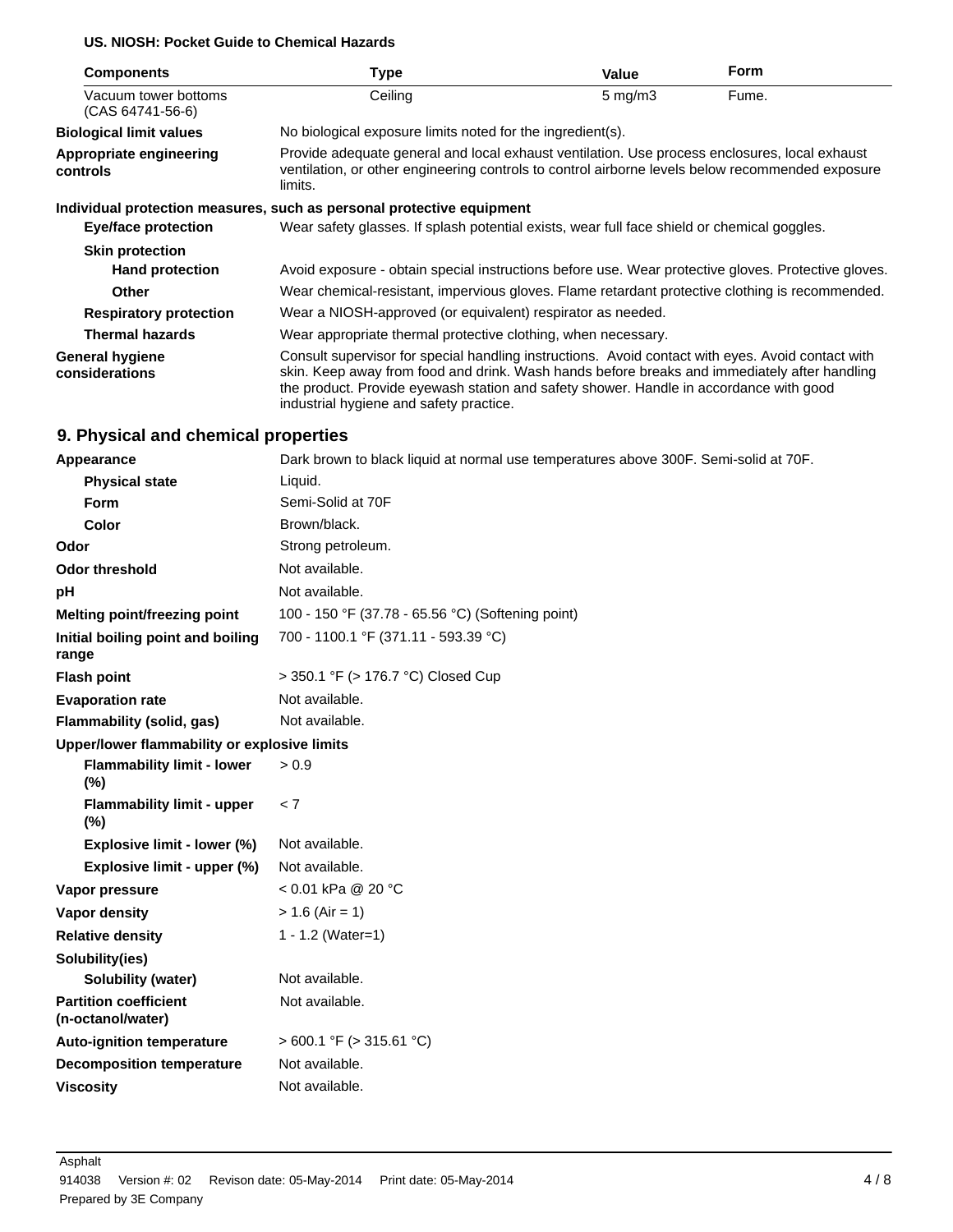#### **10. Stability and reactivity Reactivity Not available. Chemical stability** Stable under normal temperature conditions and recommended use. **Possibility of hazardous reactions** Hazardous polymerization does not occur. **Conditions to avoid** Flames and sparks. Ignition sources. Contact with incompatible materials. Do not pressurize, cut, weld, braze, solder, drill, grind or expose empty containers to heat, flame, sparks, static electricity, or other sources of ignition; they may explode and cause injury or death. **Incompatible materials** Strong oxidizing agents. **Hazardous decomposition products** No hazardous decomposition products are known.

## **11. Toxicological information**

## **Information on likely routes of exposure**

| Ingestion                                                                          | May be harmful if swallowed.                                                                                                                                                                                                                                |
|------------------------------------------------------------------------------------|-------------------------------------------------------------------------------------------------------------------------------------------------------------------------------------------------------------------------------------------------------------|
| <b>Inhalation</b>                                                                  | May be harmful if inhaled. In high concentrations, vapors and spray mists are narcotic and may<br>cause headache, fatigue, dizziness and nausea.                                                                                                            |
| <b>Skin contact</b>                                                                | May cause skin irritation.                                                                                                                                                                                                                                  |
| Eye contact                                                                        | May cause eye irritation.                                                                                                                                                                                                                                   |
| Symptoms related to the<br>physical, chemical and<br>toxicological characteristics | Irritation of nose and throat. Irritation of eyes and mucous membranes. Skin irritation.<br>Unconsciousness. Corneal damage. Narcosis. Decrease in motor functions. Behavioral changes.<br>Edema. Conjunctivitis. Proteinuria. Defatting of the skin. Rash. |

#### **Information on toxicological effects**

| <b>Acute toxicity</b>                                            | Based on available data, the classification criteria are not met.<br><b>Species</b><br><b>Test Results</b> |                                                                                                                                                                                                                                                                                                                                                                                               |  |
|------------------------------------------------------------------|------------------------------------------------------------------------------------------------------------|-----------------------------------------------------------------------------------------------------------------------------------------------------------------------------------------------------------------------------------------------------------------------------------------------------------------------------------------------------------------------------------------------|--|
| <b>Components</b>                                                |                                                                                                            |                                                                                                                                                                                                                                                                                                                                                                                               |  |
| Hydrogen sulfide (CAS 7783-06-4)                                 |                                                                                                            |                                                                                                                                                                                                                                                                                                                                                                                               |  |
| Acute                                                            |                                                                                                            |                                                                                                                                                                                                                                                                                                                                                                                               |  |
| Inhalation                                                       |                                                                                                            |                                                                                                                                                                                                                                                                                                                                                                                               |  |
| <b>LC50</b>                                                      | Rat                                                                                                        | $> 0.38$ mg/l, 960 Minutes                                                                                                                                                                                                                                                                                                                                                                    |  |
| <b>Skin corrosion/irritation</b>                                 |                                                                                                            | Based on available data, the classification criteria are not met.                                                                                                                                                                                                                                                                                                                             |  |
| Serious eye damage/eye<br>irritation                             |                                                                                                            | Based on available data, the classification criteria are not met.                                                                                                                                                                                                                                                                                                                             |  |
| Respiratory or skin sensitization                                |                                                                                                            |                                                                                                                                                                                                                                                                                                                                                                                               |  |
| <b>Respiratory sensitization</b>                                 |                                                                                                            | Based on available data, the classification criteria are not met.                                                                                                                                                                                                                                                                                                                             |  |
| <b>Skin sensitization</b>                                        | Based on available data, the classification criteria are not met.                                          |                                                                                                                                                                                                                                                                                                                                                                                               |  |
| Germ cell mutagenicity                                           | Based on available data, the classification criteria are not met.                                          |                                                                                                                                                                                                                                                                                                                                                                                               |  |
| Carcinogenicity                                                  | sites of the body.<br>Possibly carcinogenic to humans.                                                     | Suspected of causing cancer. Contains polycyclic aromatic compounds (PACs). Prolonged and/or<br>repeated skin contact with certain PACs has been shown to cause skin cancer. Prolonged and/or<br>repeated exposures by inhalation of certain PACs may also cause cancer of the lung and of other<br>Occupational exposure to straight-run asphalts and their emissions during road paving: 2B |  |
| <b>IARC Monographs. Overall Evaluation of Carcinogenicity</b>    |                                                                                                            |                                                                                                                                                                                                                                                                                                                                                                                               |  |
| Asphalt (CAS 8052-42-4)<br>Vacuum tower bottoms (CAS 64741-56-6) |                                                                                                            | 2B Possibly carcinogenic to humans.<br>2B Possibly carcinogenic to humans.                                                                                                                                                                                                                                                                                                                    |  |
| <b>Reproductive toxicity</b>                                     |                                                                                                            | Based on available data, the classification criteria are not met.                                                                                                                                                                                                                                                                                                                             |  |
| Specific target organ toxicity -<br>single exposure              |                                                                                                            | Based on available data, the classification criteria are not met.                                                                                                                                                                                                                                                                                                                             |  |
| Specific target organ toxicity -<br>repeated exposure            |                                                                                                            | Based on available data, the classification criteria are not met.                                                                                                                                                                                                                                                                                                                             |  |
| <b>Aspiration hazard</b>                                         |                                                                                                            | Based on available data, the classification criteria are not met.                                                                                                                                                                                                                                                                                                                             |  |
| <b>Further information</b>                                       | Symptoms may be delayed.                                                                                   |                                                                                                                                                                                                                                                                                                                                                                                               |  |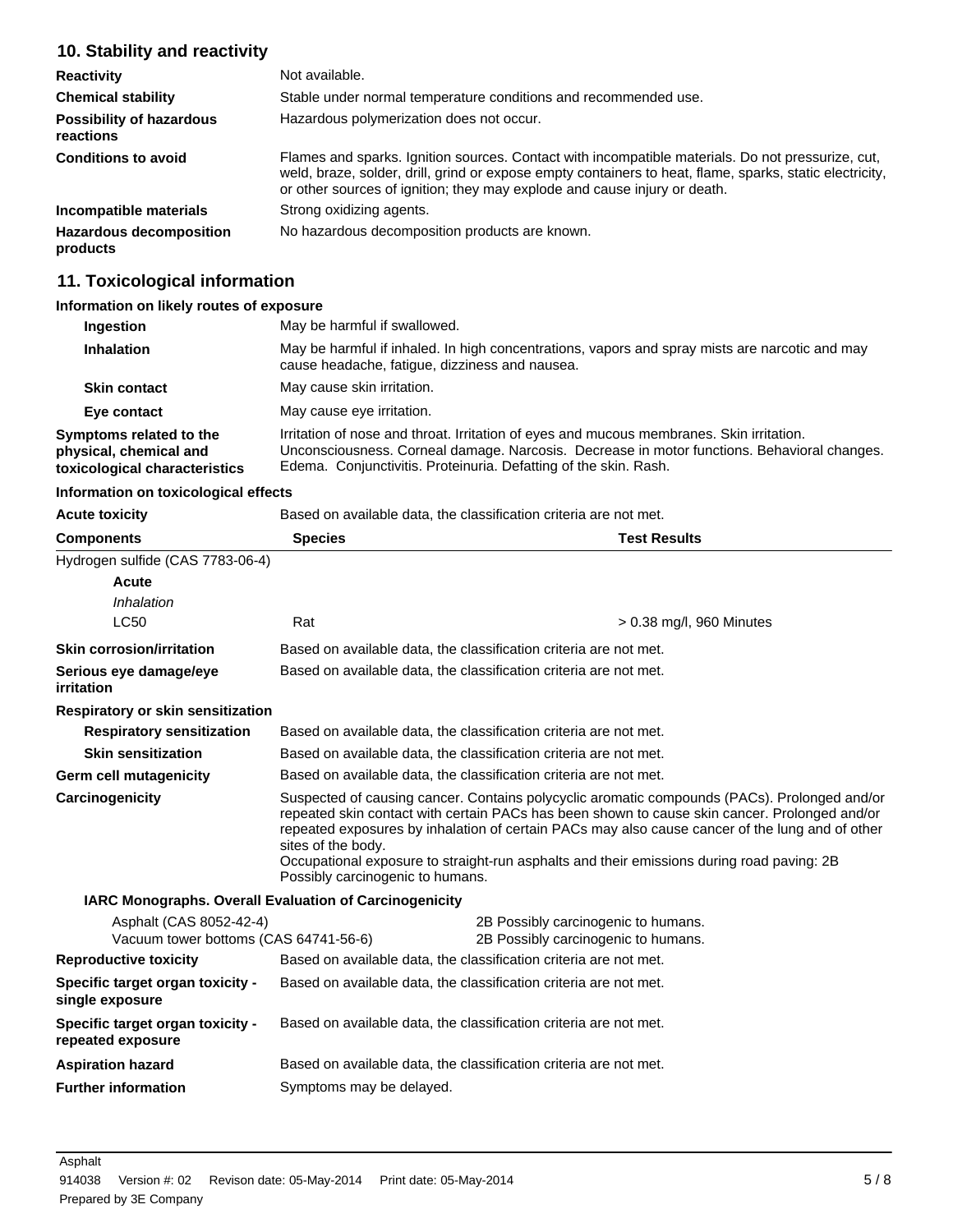## **12. Ecological information**

**Ecotoxicity** The product is not classified as environmentally hazardous. However, this does not exclude the possibility that large or frequent spills can have a harmful or damaging effect on the environment.

| <b>Components</b>                |                | <b>Species</b>                                               | <b>Test Results</b> |
|----------------------------------|----------------|--------------------------------------------------------------|---------------------|
| Hydrogen sulfide (CAS 7783-06-4) |                |                                                              |                     |
| <b>Aquatic</b>                   |                |                                                              |                     |
| Fish                             | LC50           | Lake whitefish (Coregonus clupeaformis) 0.002 mg/l, 96 hours |                     |
| Persistence and degradability    | Not available. |                                                              |                     |
| <b>Bioaccumulative potential</b> | Not available. |                                                              |                     |
| <b>Mobility in soil</b>          | Not available. |                                                              |                     |
| Other adverse effects            | Not available. |                                                              |                     |

## **13. Disposal considerations**

| <b>Disposal instructions</b> | Dispose in accordance with all applicable regulations. This material and its container must be<br>disposed of as hazardous waste. Dispose of this material and its container to hazardous or special<br>waste collection point. Incinerate the material under controlled conditions in an approved<br>incinerator. Do not allow this material to drain into sewers/water supplies. Do not contaminate<br>ponds, waterways or ditches with chemical or used container. |
|------------------------------|-----------------------------------------------------------------------------------------------------------------------------------------------------------------------------------------------------------------------------------------------------------------------------------------------------------------------------------------------------------------------------------------------------------------------------------------------------------------------|
| Hazardous waste code         | The waste code should be assigned in discussion between the user, the producer and the waste<br>disposal company.                                                                                                                                                                                                                                                                                                                                                     |

## **US RCRA Hazardous Waste U List: Reference**

| Hydrogen sulfide (CAS 7783-06-4)         | U135                                                           |  |
|------------------------------------------|----------------------------------------------------------------|--|
| Waste from residues / unused<br>products | Dispose of in accordance with local regulations.               |  |
| Contaminated packaging                   | Offer rinsed packaging material to local recycling facilities. |  |

## **14. Transport information**

| v<br>I<br>۰.<br>I<br>×<br>۰. |
|------------------------------|
|------------------------------|

|             | <b>UN number</b>                            | UN3257                              |
|-------------|---------------------------------------------|-------------------------------------|
|             | UN proper shipping name                     | Elevated temperature liquid, n.o.s. |
|             | <b>Transport hazard class(es)</b>           |                                     |
|             | <b>Class</b>                                | 9                                   |
|             | <b>Subsidiary risk</b>                      |                                     |
|             | Packing group                               | Ш                                   |
|             | Special precautions for user Not available. |                                     |
|             | <b>Special provisions</b>                   | IB1, T3, TP3, TP29                  |
|             | <b>Packaging exceptions</b>                 | None                                |
|             | Packaging non bulk                          | None                                |
|             | Packaging bulk                              | 247                                 |
| <b>IATA</b> |                                             |                                     |
|             | <b>UN number</b>                            | <b>UN3257</b>                       |
|             | UN proper shipping name                     | Elevated temperature liquid, n.o.s. |
|             | Transport hazard class(es)                  |                                     |
|             | <b>Class</b>                                | 9                                   |
|             | <b>Subsidiary risk</b>                      |                                     |
|             | Label(s)                                    | 9                                   |
|             | Packing group                               | Not applicable.                     |
|             | <b>Environmental hazards</b>                | No.                                 |
|             | <b>ERG Code</b>                             | 9L                                  |
|             | Special precautions for user Not available. |                                     |
| <b>IMDG</b> |                                             |                                     |
|             | <b>UN number</b>                            | <b>UN3257</b>                       |
|             | UN proper shipping name                     | ELEVATED TEMPERATURE LIQUID, N.O.S. |
|             | Transport hazard class(es)                  |                                     |
|             | <b>Class</b>                                | 9                                   |
|             | <b>Subsidiary risk</b>                      |                                     |
|             | Label(s)                                    | 9                                   |
|             | <b>Packing group</b>                        | Ш                                   |
|             |                                             |                                     |

#### Asphalt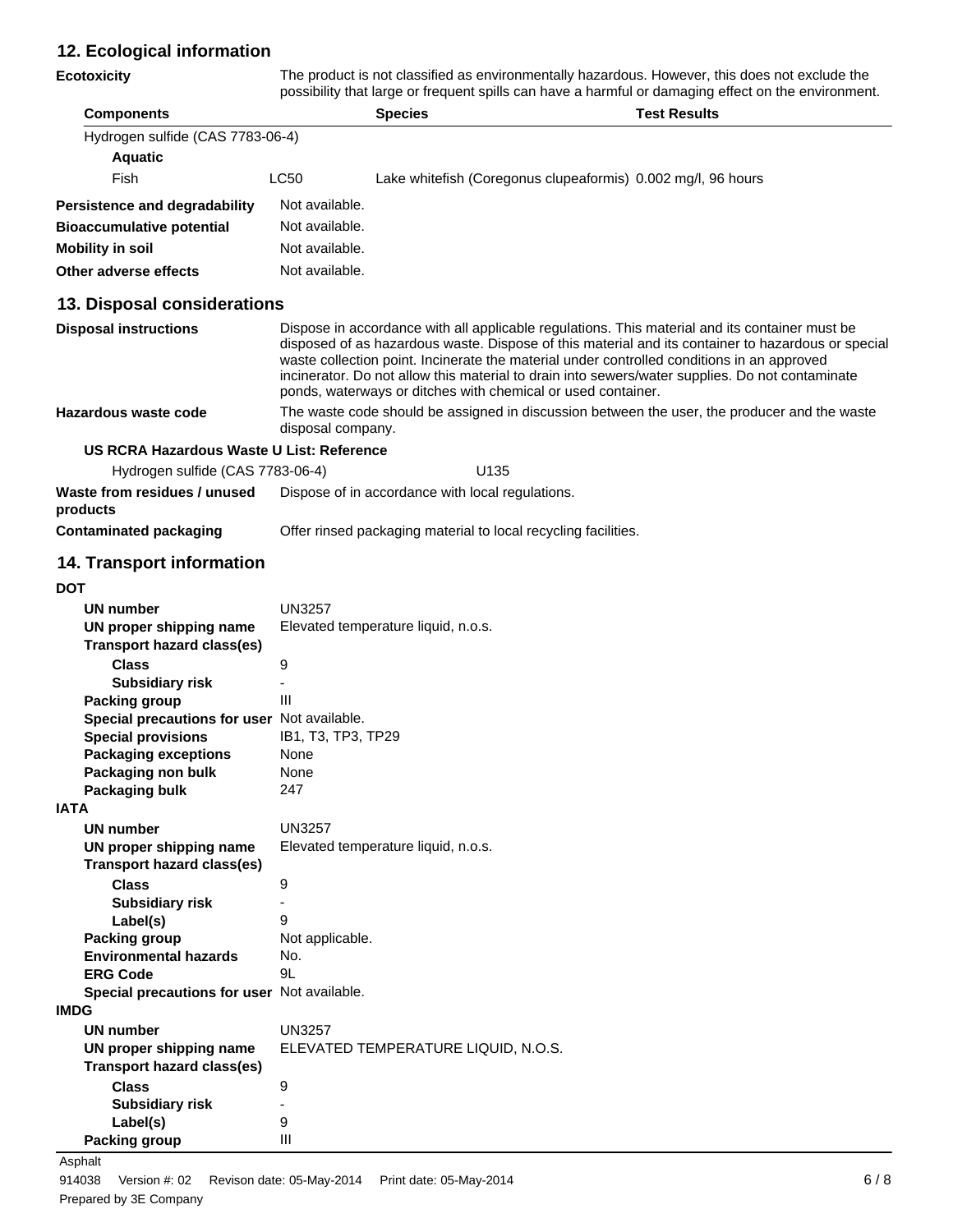| <b>Marine pollutant</b>                     | No.             |
|---------------------------------------------|-----------------|
| EmS                                         | $F-A. S-P$      |
| Special precautions for user Not available. |                 |
| Transport in bulk according to              | Not applicable. |
| Annex II of MARPOL 73/78 and                |                 |
| the IBC Code                                |                 |

## **15. Regulatory information**

#### **US federal regulations**

**TSCA Section 12(b) Export Notification (40 CFR 707, Subpt. D)**

Not regulated.

**US. OSHA Specifically Regulated Substances (29 CFR 1910.1001-1050)**

**CERCLA Hazardous Substance List (40 CFR 302.4)**

| Asphalt (CAS 8052-42-4)          | LISTED |
|----------------------------------|--------|
| Hydrogen sulfide (CAS 7783-06-4) | LISTED |

#### **Superfund Amendments and Reauthorization Act of 1986 (SARA)**

| <b>Hazard categories</b> | Immediate Hazard - Yes<br>Delayed Hazard - Yes<br>Fire Hazard - No |
|--------------------------|--------------------------------------------------------------------|
|                          | Pressure Hazard - No<br>Reactivity Hazard - No                     |

### **SARA 302 Extremely hazardous substance**

| <b>Chemical name</b>                                                                                 | <b>CAS number</b> | Reportable<br>quantity                             | <b>Threshold</b><br>planning quantity | <b>Threshold</b><br>planning quantity,<br>lower value                                      | <b>Threshold</b><br>planning quantity,<br>upper value |
|------------------------------------------------------------------------------------------------------|-------------------|----------------------------------------------------|---------------------------------------|--------------------------------------------------------------------------------------------|-------------------------------------------------------|
| Hydrogen sulfide                                                                                     | 7783-06-4         | 100                                                | 500 lbs                               |                                                                                            |                                                       |
| SARA 311/312 Hazardous<br>chemical                                                                   | Yes               |                                                    |                                       |                                                                                            |                                                       |
| SARA 313 (TRI reporting)<br>Not regulated.                                                           |                   |                                                    |                                       |                                                                                            |                                                       |
| Other federal regulations                                                                            |                   |                                                    |                                       |                                                                                            |                                                       |
| Clean Air Act (CAA) Section 112 Hazardous Air Pollutants (HAPs) List                                 |                   |                                                    |                                       |                                                                                            |                                                       |
| Polycyclic Aromatic Hydrocarbons (CAS 130498-29-2)                                                   |                   |                                                    |                                       |                                                                                            |                                                       |
| Clean Air Act (CAA) Section 112(r) Accidental Release Prevention (40 CFR 68.130)                     |                   |                                                    |                                       |                                                                                            |                                                       |
| Hydrogen sulfide (CAS 7783-06-4)                                                                     |                   |                                                    |                                       |                                                                                            |                                                       |
| <b>Safe Drinking Water Act</b><br>(SDWA)                                                             | Not regulated.    |                                                    |                                       |                                                                                            |                                                       |
| <b>US state regulations</b>                                                                          |                   |                                                    |                                       | WARNING: This product contains chemicals known to the State of California to cause cancer. |                                                       |
| US. Massachusetts RTK - Substance List                                                               |                   |                                                    |                                       |                                                                                            |                                                       |
| Asphalt (CAS 8052-42-4)<br>Hydrogen sulfide (CAS 7783-06-4)<br>Vacuum tower bottoms (CAS 64741-56-6) |                   |                                                    |                                       |                                                                                            |                                                       |
| US. New Jersey Worker and Community Right-to-Know Act                                                |                   |                                                    |                                       |                                                                                            |                                                       |
| Asphalt (CAS 8052-42-4)<br>Hydrogen sulfide (CAS 7783-06-4)                                          |                   |                                                    |                                       |                                                                                            |                                                       |
|                                                                                                      |                   | Polycyclic Aromatic Hydrocarbons (CAS 130498-29-2) |                                       |                                                                                            |                                                       |
| Vacuum tower bottoms (CAS 64741-56-6)                                                                |                   |                                                    |                                       |                                                                                            |                                                       |
| US. Pennsylvania Worker and Community Right-to-Know Law                                              |                   |                                                    |                                       |                                                                                            |                                                       |
| Asphalt (CAS 8052-42-4)<br>Hydrogen sulfide (CAS 7783-06-4)                                          |                   |                                                    |                                       |                                                                                            |                                                       |
|                                                                                                      |                   | Polycyclic Aromatic Hydrocarbons (CAS 130498-29-2) |                                       |                                                                                            |                                                       |
| Vacuum tower bottoms (CAS 64741-56-6)                                                                |                   |                                                    |                                       |                                                                                            |                                                       |
| <b>US. Rhode Island RTK</b>                                                                          |                   |                                                    |                                       |                                                                                            |                                                       |
| Hydrogen sulfide (CAS 7783-06-4)                                                                     |                   |                                                    |                                       |                                                                                            |                                                       |
|                                                                                                      |                   |                                                    |                                       |                                                                                            |                                                       |